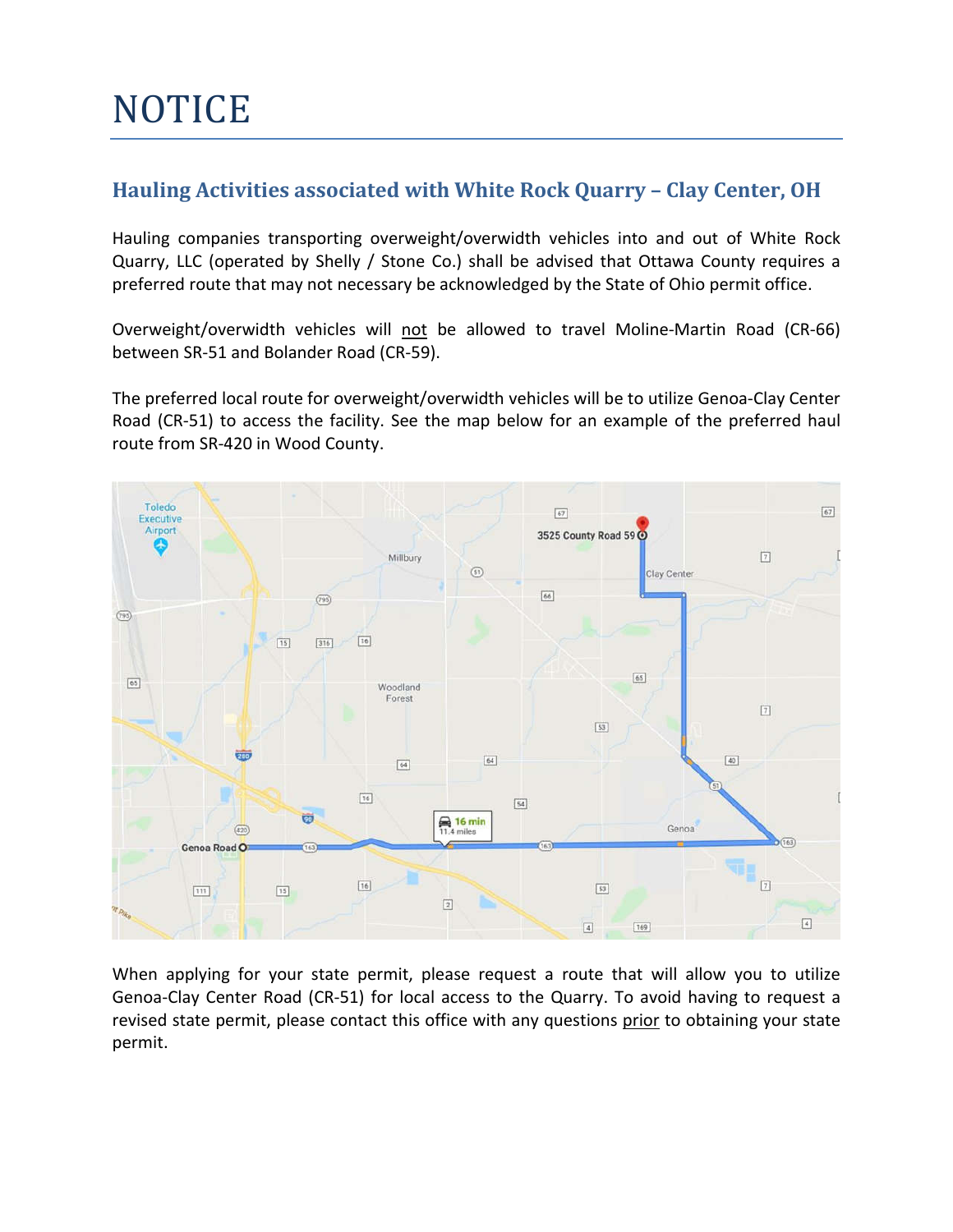| MP1                 |                                                                                |        |                                                          |              |                                        |                                                                                                                                                                                                                                      |        |
|---------------------|--------------------------------------------------------------------------------|--------|----------------------------------------------------------|--------------|----------------------------------------|--------------------------------------------------------------------------------------------------------------------------------------------------------------------------------------------------------------------------------------|--------|
|                     |                                                                                |        |                                                          |              | <b>OTTAWA COUNTY ENGINEER'S OFFICE</b> |                                                                                                                                                                                                                                      |        |
|                     | 8247 W State Route #163, Oak Harbor, Ohio 43449<br>OttawaCoEng@co.ottawa.oh.us |        |                                                          |              |                                        | $(419) 734 - 6777$<br>Fax: (419) 734-6768                                                                                                                                                                                            |        |
|                     |                                                                                |        | <b>MOVING PERMIT</b>                                     | Page 1 of 2  |                                        |                                                                                                                                                                                                                                      |        |
|                     |                                                                                |        |                                                          |              |                                        |                                                                                                                                                                                                                                      |        |
| <b>Issued To:</b>   |                                                                                |        |                                                          |              |                                        | <u>Date: 2000 Contract Communications and Date: 2000 Communications and Date: 2000 Communications and Date: 2000 Communications and Date: 2000 Communications and Date: 2000 Communications and Date: 2000 Communications and Da</u> |        |
|                     |                                                                                |        |                                                          |              |                                        |                                                                                                                                                                                                                                      |        |
|                     |                                                                                |        |                                                          |              |                                        |                                                                                                                                                                                                                                      |        |
| Contact:            |                                                                                |        |                                                          |              |                                        |                                                                                                                                                                                                                                      |        |
| E-mail              |                                                                                |        |                                                          |              |                                        |                                                                                                                                                                                                                                      |        |
|                     |                                                                                |        |                                                          |              |                                        | Subject to all terms, conditions and restrictions printed or written below,                                                                                                                                                          |        |
|                     |                                                                                |        |                                                          |              |                                        |                                                                                                                                                                                                                                      |        |
|                     |                                                                                |        |                                                          |              |                                        |                                                                                                                                                                                                                                      |        |
| <b>Start Point:</b> |                                                                                |        | <u> 1980 - Johann Barn, amerikan besteman (h. 1980).</u> |              |                                        |                                                                                                                                                                                                                                      |        |
| End Point:          |                                                                                |        |                                                          |              |                                        |                                                                                                                                                                                                                                      |        |
|                     |                                                                                |        |                                                          |              |                                        |                                                                                                                                                                                                                                      |        |
|                     |                                                                                |        |                                                          |              |                                        |                                                                                                                                                                                                                                      |        |
|                     |                                                                                |        |                                                          |              |                                        |                                                                                                                                                                                                                                      |        |
|                     |                                                                                |        |                                                          |              |                                        |                                                                                                                                                                                                                                      |        |
|                     |                                                                                |        |                                                          |              |                                        |                                                                                                                                                                                                                                      |        |
| <b>Vehicles</b>     | <b>Make</b>                                                                    |        | License No.                                              | <b>State</b> | <b>Empty Wt</b>                        | <b>No. of Axles</b>                                                                                                                                                                                                                  |        |
| 1.                  |                                                                                |        |                                                          |              |                                        |                                                                                                                                                                                                                                      |        |
| 2.                  |                                                                                |        |                                                          |              |                                        |                                                                                                                                                                                                                                      |        |
| <b>Sizes</b>        | Length                                                                         |        | Width                                                    | Height       |                                        |                                                                                                                                                                                                                                      |        |
| Load                |                                                                                |        |                                                          |              |                                        |                                                                                                                                                                                                                                      |        |
| Power Unit          |                                                                                |        |                                                          |              |                                        | Gross Weight:                                                                                                                                                                                                                        |        |
| Trailer             |                                                                                |        |                                                          |              |                                        |                                                                                                                                                                                                                                      |        |
| <b>Overall</b>      |                                                                                |        |                                                          |              |                                        |                                                                                                                                                                                                                                      |        |
|                     | Axle 1                                                                         | Axle 2 | Axle 3                                                   |              | Axle 4                                 | Axle 5                                                                                                                                                                                                                               | Axle 6 |
| Weight              |                                                                                |        |                                                          |              |                                        |                                                                                                                                                                                                                                      |        |
| Num of Tires        |                                                                                |        |                                                          |              |                                        |                                                                                                                                                                                                                                      |        |
| Tire Width          |                                                                                |        |                                                          |              |                                        |                                                                                                                                                                                                                                      |        |
| Space Between       |                                                                                |        |                                                          |              |                                        |                                                                                                                                                                                                                                      |        |